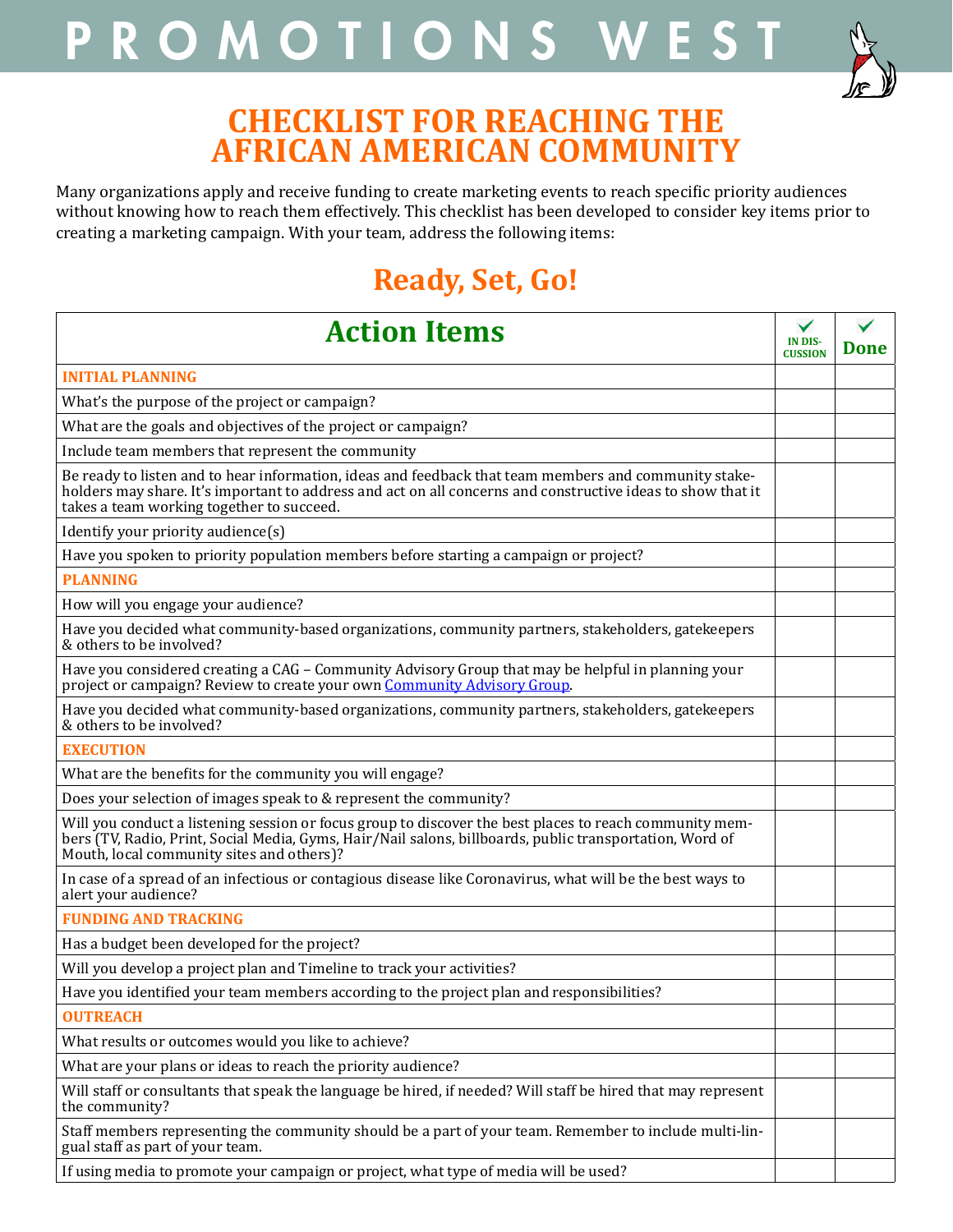# PROMOTIONS WEST



| <b>Action Items</b>                                                                                                                                                                                                                      | <b>IN DIS</b><br><b>CUSSION</b> | Done |
|------------------------------------------------------------------------------------------------------------------------------------------------------------------------------------------------------------------------------------------|---------------------------------|------|
| <b>RESEARCH</b>                                                                                                                                                                                                                          |                                 |      |
| Consider conducing an ethnographic research of your community if more information is needed. Initiat-<br>ing research can help in planning for a successful campaign or community engagement. Key priorities to<br>consider may include: |                                 |      |
| What is the population of your city or town?                                                                                                                                                                                             |                                 |      |
| What percentage of the population is African American?                                                                                                                                                                                   |                                 |      |
| What specific neighborhoods does your audience reside in?                                                                                                                                                                                |                                 |      |
| Where does community members congregate the most?                                                                                                                                                                                        |                                 |      |
| How does your audience receive news or prefer to get info?                                                                                                                                                                               |                                 |      |
| What are the best community events to participate in?                                                                                                                                                                                    |                                 |      |
| Are there any overall concerns, fear or emotional distress that may have an impact on reaching your poten-<br>tial audience?                                                                                                             |                                 |      |

### **The following is a list of ways to promote a campaign or promotion:**

#### **Ways to Promote a Campaign - Multi-cultural / Multi-lingual Community**

| Radio                            | Cable                            | Magazines                   |
|----------------------------------|----------------------------------|-----------------------------|
| Television                       | Print/Newspapers                 | <b>Newsletters</b>          |
| <b>Public Transportation</b>     | <b>Billboards</b>                | <b>Bus Shelters/Benches</b> |
| Point of Sales (POS)             | Media Interviews                 | <b>Press Releases</b>       |
| Sponsorship of Events            | <b>Cultural Events/Festivals</b> | <b>Promotional Items</b>    |
| Social Media Sites<br>$\bullet$  | LYFT, UBER or TAXI CABS          | <b>Grocery Canvas Bags</b>  |
| Earned Media (PSAs)<br>$\bullet$ | Banner / Display Ads             | Storytelling                |

#### **Planning for Success: Being Prepared**

Often it's difficult to know what you should or should not do that could tarnish the hard work that is being done to promote a campaign. Here are a few tips for your review:

- Don't be afraid to ask for help.
- For a campaign, try to give yourself at least 3 months to plan it.
- Ask yourself W.A.I.T. Why Am I Talking? Spend more time actively listening to team members and to community members.
- • Give credit to others who deserve it.
- Don't be afraid to ask for help about things you don't know, even if you think you do.
- Separate yourself from the campaign or promotion. Your face should not be a part of the promotion. If there is an opportunity for an interview with the media, you may attend, but it's good practice to have a community partner be the spokesperson.
- If you don't understand advertising or media relations, be honest and admit it and find someone on staff or in the community with strong communication skills.
- Practice humility. Humility is having a modest view of one's self-importance.
- Remember that all plans should be flexible and open to positive changes.
- Prepare, Prepare, and Prepare.
- Remember to have fun throughout the process.